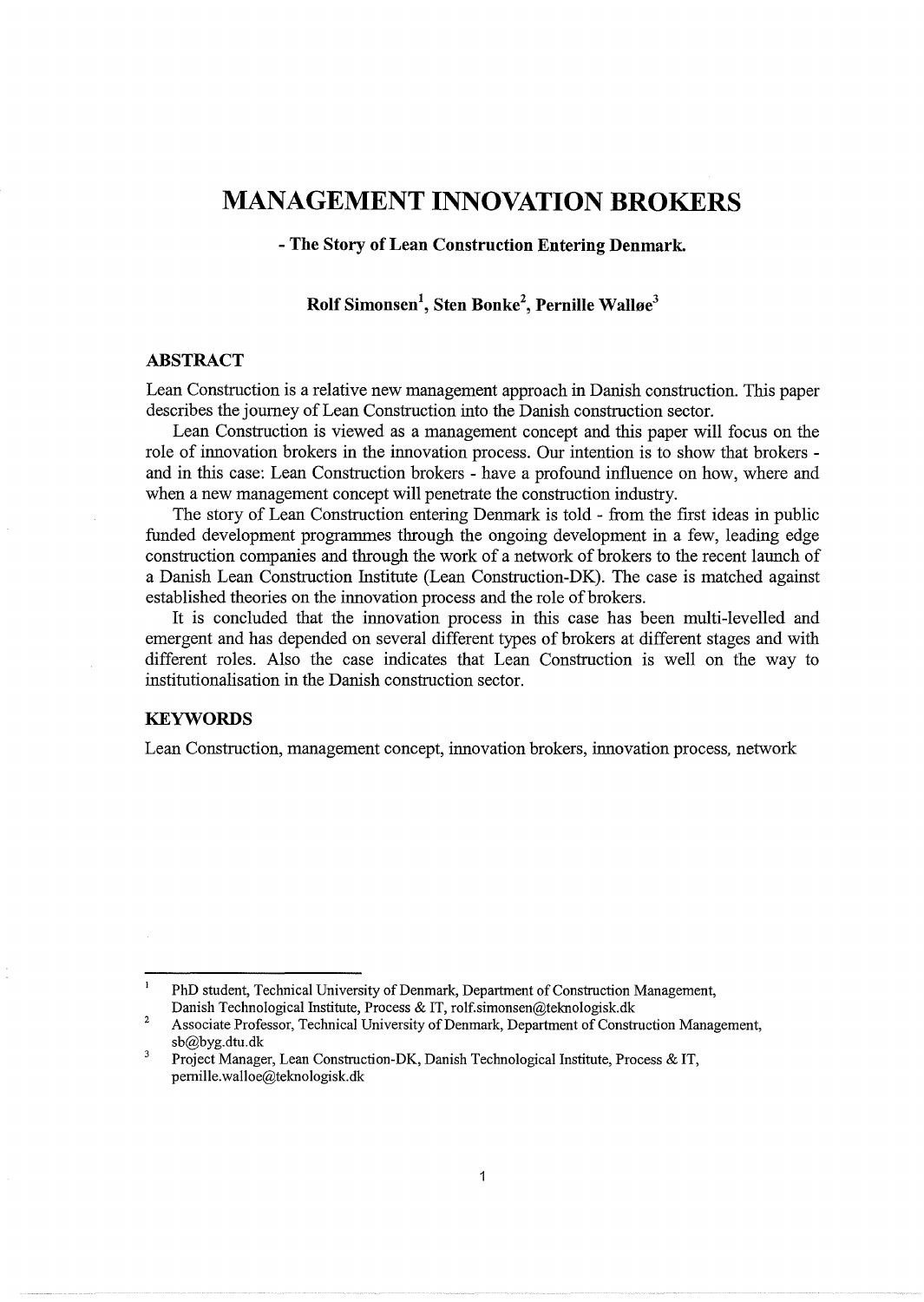## **INTRODUCTION**

In recent years the construction sectors in the OECD countries have been focussing on productivity, processes and management. The Danish construction sector has been dominated by a debate on the disappointing development of productivity. The debate has been fuelled by a number of public investigations. One of the identified problems is difficulty with innovating management and organisation (Byggeriets fremtid 2000). In this paper we wish to describe how Lean Construction has entered the Danish construction industry through a journey that started more than 10 years ago. Lean Construction is viewed as a management innovation.

The journey of Lean Construction has not come to an end yet. However, essential characteristics of the process now seem to elucidate. Lean Construction has been supported by a number of individuals, coalitions and general circumstances, which apparently in random combination have been brokering the innovation on its journey towards managerial practice. This paper tells the quite unique story of Lean Construction being institutionalised in a national construction sector.

The paper relates the Lean Construction journey to different theoretical views on innovation processes. We view the innovation process as emergent and complex and use the understandings represented by the Minnesota Innovation Research Programme, Van de Ven and Graham Winch.

The paper first identifies Lean Construction as a concept. Then theories on the emergent innovation process and innovation brokers are presented. The story of Lean Construction entering Denmark is told drawing special attention to the role of the different brokers. The case is analysed by matching it against the theories.

This paper co-exist with the paper "Shaping Lean Construction in Projectbased Organisations" by Simonsen and Koch (Simonsen & Koch 2004), who describe how Lean Construction emerges in a large contracting company and how it is implemented on two projects.

## **WHAT IS LEAN CONSTRUCTION?**

Lean Construction is a production management-based approach to project delivery- a new way to design and build capital facilities. Lean production management has caused a revolution in manufacturing design, supply and assembly. Applied to construction, Lean changes the way work is done throughout the delivery process. Lean Construction extends from the objectives of a lean production system- maximize value and minimize waste -to specific techniques and applies them in a new project delivery process. As a result:

- The facility and its delivery process are designed together to better reveal and support customer purposes. Positive iteration within the process is supported and negative iteration reduced.
- Work is structured throughout the process to maximize value and to reduce waste at the project delivery level.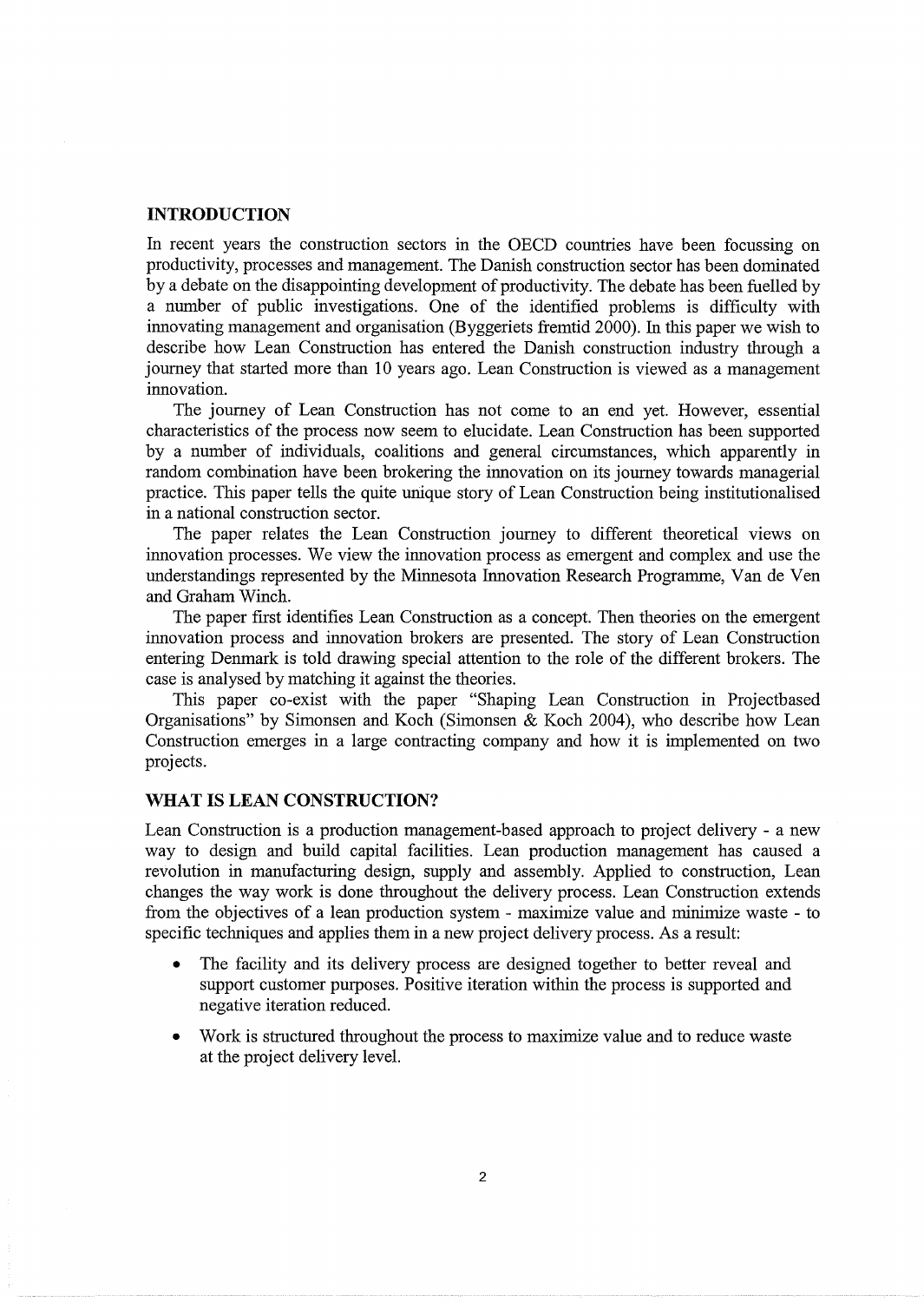- Efforts to manage and improve performance are aimed at improving total project performance because it is more important than reducing the cost or increasing the speed of any activity.
- "Control" is redefined from "monitoring results" to "making things happen." The performance of the planning and control systems are measured and improved.

The reliable release of work between specialists in design, supply and assembly assures value is delivered to the customer and waste is reduced. Lean Construction is particularly useful on complex, uncertain and quick projects. It challenges the belief that there must always be a trade between time, cost, and quality (Lean Construction Institute)

### DANISH VARIATIONS

In Denmark several experiences with construction logistics started before the thoughts of Lean Construction reached the country. Many of the developed principles and ideas were merged with the original Lean Construction ideas. In Denmark Lean Construction has been translated into 'Trimmet Byggeri' *[trimmed construction],* and the contractor MT Hojgaard Ltd. has evolved its 'personal' variation 'TrimByg'. The main principles are identical with those of Lean Construction, but the national implementation context and its chronology, which will be illustrated in this paper, have generated important variations like the process manager.

## **THE INNOVATION PROCESS**

For many years innovation have been treated as a linear process<sup>4</sup> like an in-firm product development process. We believe that the process is much more complex, both regarding iterations and actors in the process.

The Minnesota Innovation Research Programme (MIRP) has identified five core concepts of innovation (Van de Yen & Angle 1989):

- Ideas (the innovation idea)
- People (project participants)
- Transactions (with knowledge institutions a.o.)
- Outcomes (the results of the innovation)
- Context (institutional and organisational context for the innovation process)

Based on these five components MIRP defines the innovation process as:

*"a sequence of events in which new ideas are developed and implemented by people who engage in relationships with others and make adjustments needed to achieve desired outcomes within an institutional and organisational context"* (Van de Ven et al. 1999)

<sup>&</sup>lt;sup>4</sup> i.e. by people like Rogers and Schumpeter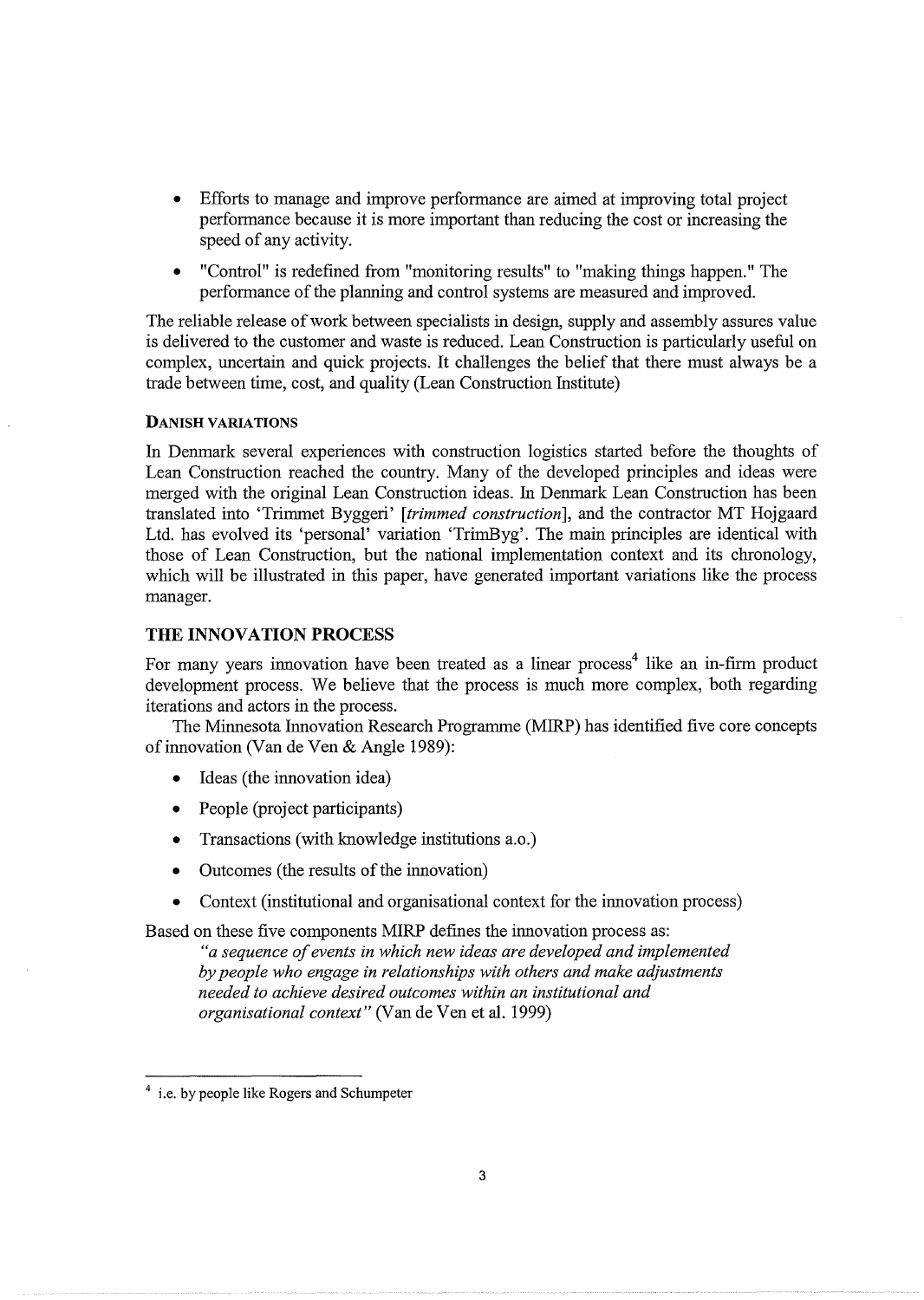Miller presents an innovation model for what he calls Complex Product Systems (CoPS) (Miller et al. 1995). The Complex Product Systems are characterised by (Winch 1998):

- Many interconnected and customised elements organised in a hierarchical way;
- Nonlinear and continuously emerging properties where small changes to one element of the system can lead to large changes elsewhere in the system;
- High degree of user involvement in the innovation process.

These characteristics are also seen in many parts of the construction industry. Miller (1995) assigns the following attributions to the system integrator (broker) in the  $CoPS<sup>5</sup>$ :

- the skills to integrate interdependent components into a coherent whole
- detailed knowledge of client requirements
- knowledge of the rules and regulations governing the industry

Winch (2003) states that innovation in complex product systems can not be done by one firm without bringing many of its collaborators and clients with it. hmovations are the result of collaboration between firms in clusters or networks. This negotiation process can take place directly between firms in a project coalition, or, more frequently, it is facilitated through network institutions, often set up for this purpose. This is also a fertile field for government intervention in the innovation process. Such network institutions and associations can be considered to be brokers in the innovation process in complex system industries.

## **TOP-DOWN OR BOTTOM-UP?**

Winch has made the model illustrating the Top-down and Bottom-up Modes of Construction Innovation (Figure 1) (Winch 1998 - further developed in 2003). The top-down mode is where the firm adopts new ideas and tries to implement them on projects. The role of the broker in this mode is to review and distribute knowledge and thereby promote awareness and facilitate implementation to the projects. Winch refers to this as broadcasting.

The Bottom-up mode is where the innovation revolves around problem solving on the projects. The firm is learning from these projects and is thereby able to diffuse the innovation to other projects. This requires a different kind of broking where the broker backed with technical expertise acts as consultants to find the best possible solution.

 $<sup>5</sup>$  Miller's work is not based in the construction industry – but aircraft simulators. One very specific point has</sup> been omitted from the original list of attributions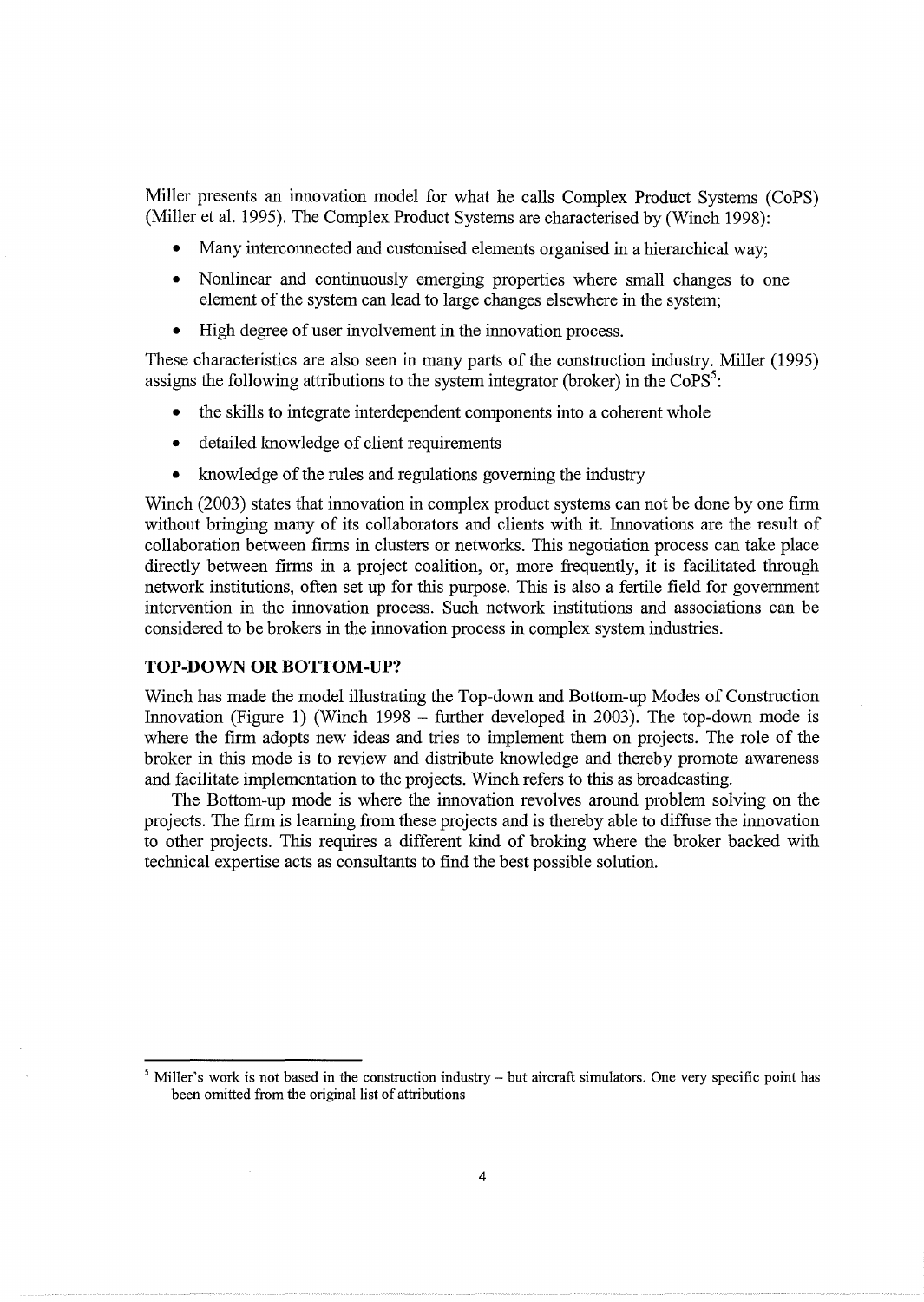

Figure 1 - The Top-down and Bottom-up Modes of Construction Innovation (Winch 1998&2003)

#### **MANAGEMENT INNOVATION BROKERS**

*Innovation* is often defined as developing and implementing a new idea (Van de Ven et al 1999). A classic approach to innovation distinguishes between product and process innovations and further split process innovations into new procedures, policies and organisational forms. In construction there is a tendency towards a focus on process innovation (Bang et al 2000).

In resent years there have been a call for management and organisation innovation in Danish construction (Byggeriets fremtid 2000) (Clausen 2002). According to the definition of innovation, *management innovation* is defined as developing and implementing new ideas in managerial activities and support systems. Managerial activities encompass assignment of tasks, coordination, planning and communication (Koch 2002).

The *Management Innovation Broker* is a person or institution who facilitates the development and implementation of the new managerial ideas.

Winch (2003) distinguishes the innovation broker from the knowledge broker by the fact that the knowledge brokers are a for-profit sub-set of innovation brokers, which include many not-for-profit organisations. In this terminology engineering consultants are knowledge brokers whereas for instance universities are seen as innovation brokers. At the same time there is little difference between the two categories, and they might also periodically vary in relation to the same actor. Both the knowledge and innovation brokers capture and diffuse innovation. Nam & Tatum  $(1997)^6$  describes the importance of champions in construction by stating, that ideas carried by people are the rallying point around which collective action is mobilized.

There have been many attempts at categorising innovation brokers (Winch 2003, Bang et al. 2000). Winch  $(2003)$  suggests the following types of brokering institutions to be central in

<sup>6</sup> Referred in Winch 1998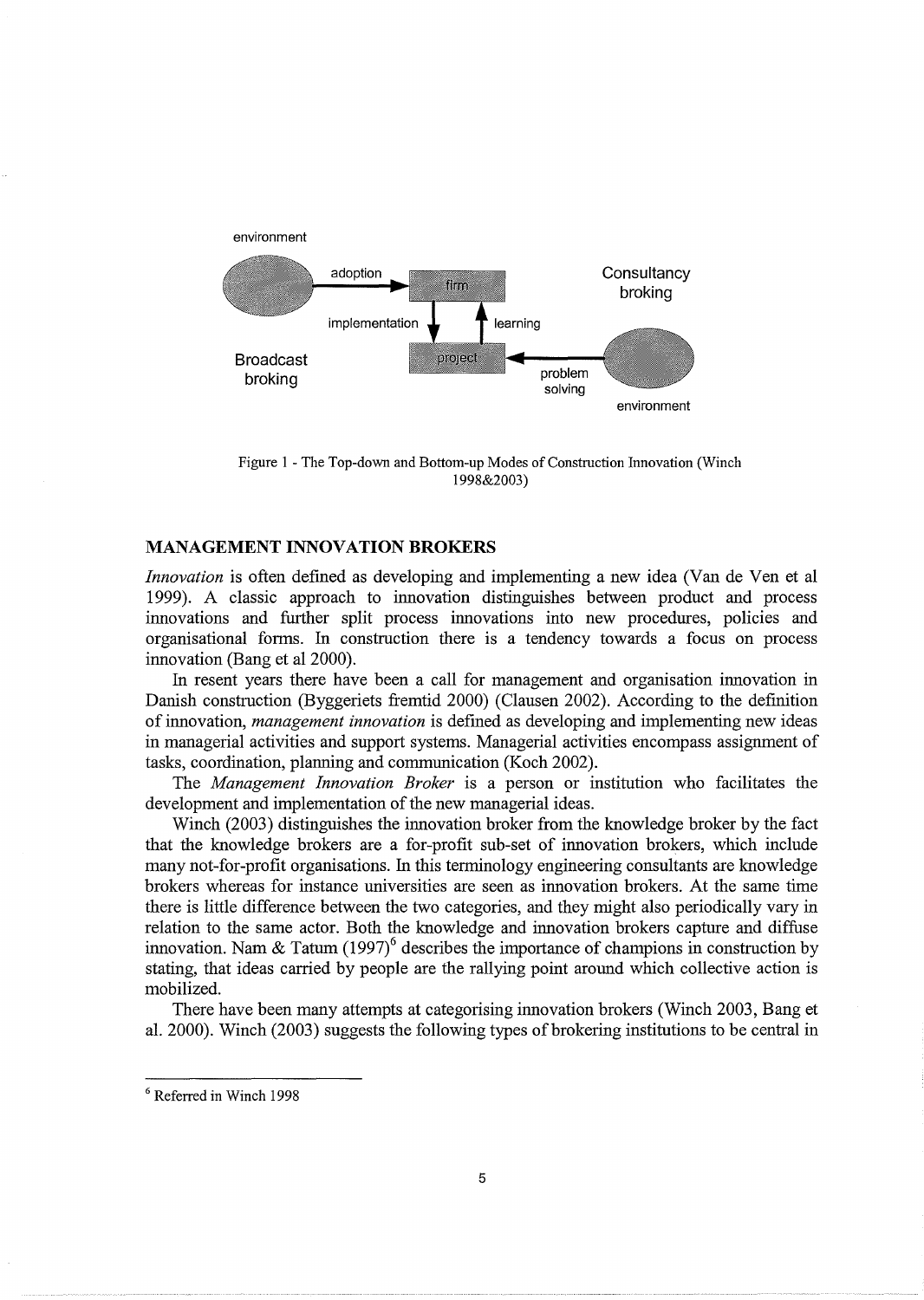relation to construction: National building research institutes, professional associations, universities, trade associations, standards association, state sponsored innovation initiatives.

This work is in progress within the framework of CIB<sup>7</sup>, Task Group  $47^8$ .

#### **FIVE KEY ROLES IN INNOVATION**

Van de Yen (1999) defines five key roles that appear in the innovation process.

The *Entrepreneur* is the role for managing the innovation. The Entrepreneur is dealing with the innovation on a daily basis and making all the key decisions influenced by the other roles.

The *Sponsor* is typically placed high in the organisation and advocates the innovation in the organisation and among investors. The Sponsor is thereby supporting the Entrepreneur by loosening up possible barriers.

The *Mentor* is typically an experienced innovator. The Mentor coaches and advises the Entrepreneur through the innovation process.

The *Critic* is an opposite of the mentor and the sponsor roles. The critic plays the role of the devil's advocate and by asking cunning questions forces the coalition behind the innovation (the sponsor, mentor and entrepreneur) to re-examine the content and course of the innovation and hold it against existing business criteria. Top managers who focus on project investments, goals and progress, often carry out the role of the critic. The effect of the critic is that the entrepreneur and the sponsor/mentor coalition must explain and often rethink the innovation in order to defend it toward the critic. This iteration makes the innovation stronger.

The *Institutional Leader* has the role of balancing the opposite roles of the sponsor/mentor and the critic. The institutional leader is not as directly involved in the innovation process as the other roles.



Figure 2 -Five roles in Innovation (Van de Ven 1999)

<sup>&</sup>lt;sup>7</sup> International Council for Research and Innovation in Building and Construction.  $8$  TG47 - Innovation Brokerage in Construction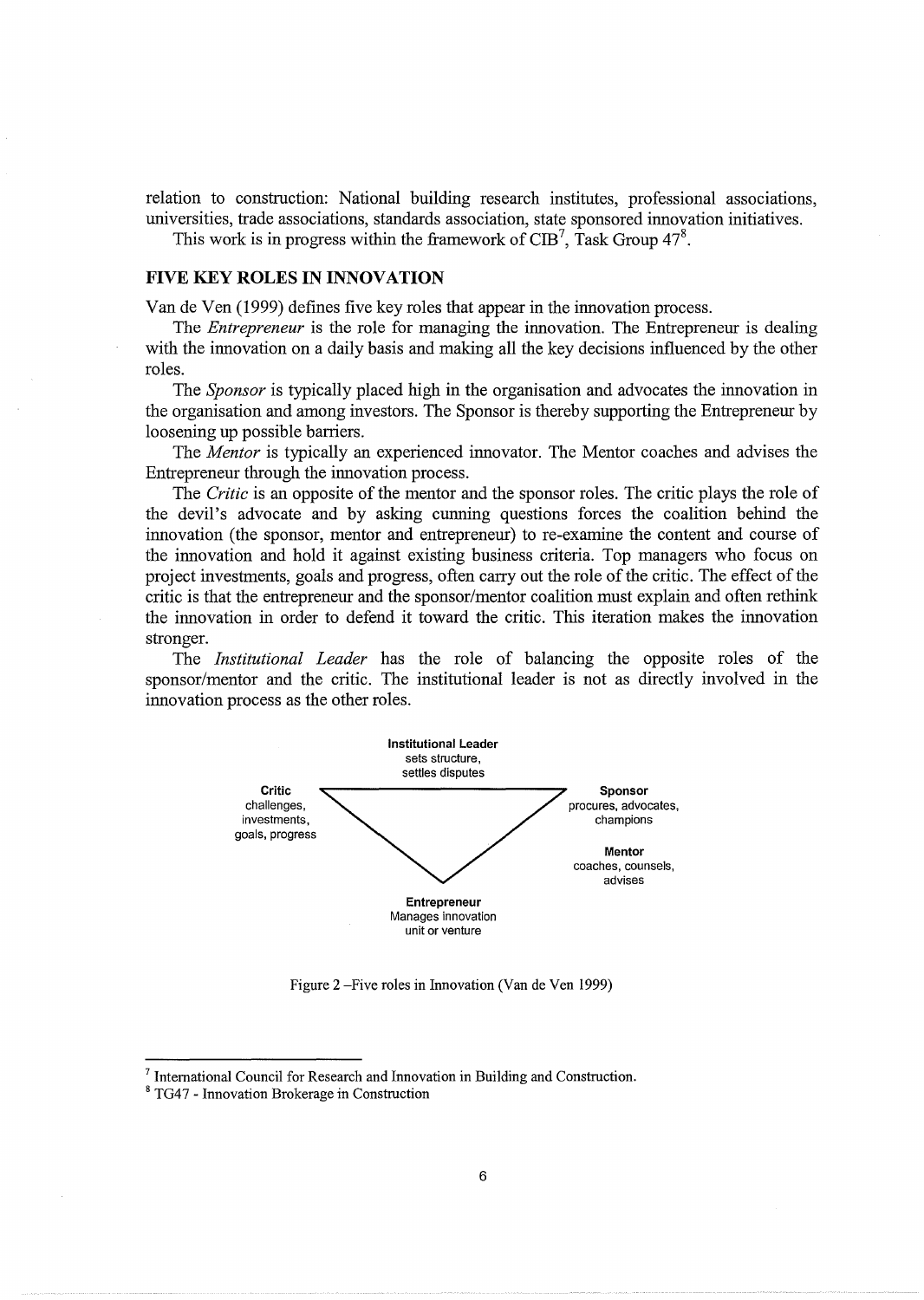The different roles are supposed to appear in the innovation process and all represent a kind of innovation broker. Although not all of them try to facilitate the innovation they are all valuable in the process. In the analysis following the case we will try to identify the carriers of the different roles regarding the development and implementation of Lean Construction.

## **THE CASE: LEAN CONSTRUCTION ENTERING DENMARK**

The story<sup>9</sup> has its departure in the late 80ies and follows different parallel and interrelated trajectories<sup>10</sup>. In 1989 the Consulting Engineers Union carried out an initial and ice-breaking analytical work focussing on the process of the construction supply chain (Dobbelt-Op, 1990). This work represented a clear contrast to the product-orientation, which had been dominating the Danish development agenda. Central actors in the process of making the Double Up report were Sven Bertelsen (Manager at NIRAS consulting engineers) and C.F. Møller (Manager at contractor Hojgaard & Schultz).

At that time a central policy-maker in the Ministry of Housing<sup>11</sup> was Marius Kjeldsen, who also pioneered the industrialisation of the Danish construction industry in the 60'ies. In the late 80'ies the Danish Ministry of Housing funded development projects of which two focussed on process aspects - one relating to a construction system of steel and plaster boards, the other aimed at developing construction logistics and was lead by the company NIRAS. This new focus on the process was maintained and upgraded to development programmes on ministry level<sup>12</sup>. In the PPB-programme (Process and Product Development in Construction) four consortia worked with different kinds of developments. Hojgaard  $\&$ Schultz<sup>13</sup> (H&S) was member of one of the consortia, PPU, working with logistics. The objective of PPU was to develop and reorganize the construction process. This should be done through enhanced vertical collaboration and structuring the design process. Furthermore they worked with 'process units', defined as non-interdependent production units. Another consortium - Habitat - set out to evaluate different product innovations as well as aspects of reorganizing. By coincidence<sup>14</sup> Niras with Sven Bertelsen ended up as partner in Habitat and Bertelsen soon introduced logistics as an important focus area. During the development period from 1995 to 1999 focus shifted towards process organisation matters (Clausen 2002).

In the same period the Danish Building and Urban Research Centre launched their Building Technology and Productivity Division, dedicating a group of people to focus on examining the building process from a theoretical point of view and educating PhDs.

In 1999 the Technical Science Academy (ATV) published a report on Danish construction in the  $21<sup>st</sup>$  century. The report was written by some of the main innovators in Danish construction. Among these were Bertelsen and Peter Henningsen from H&S.

<sup>9</sup> The case is partly based on interviews with Dag Sander and Sven Bertelsen in spring/summer 2003. <sup>10</sup> Which makes it a bit difficult to describe in an orderly fashion

 $11$  The Ministry of Housing has changed names many times in the last decade. Now the function is under the National Agency for Enterprise and Housing.

<sup>&</sup>lt;sup>12</sup> The Ministry of Business and Industry, wanted to sharpen the competitiveness of the construction industry.

<sup>&</sup>lt;sup>13</sup> Large Danish contractor. United in 2001 with other large Danish contractor Monberg & Thorsen to become MT Hojgaard.<br><sup>14</sup> NIRAS bought the company originally responsible for the consulting engineering work in Habitat.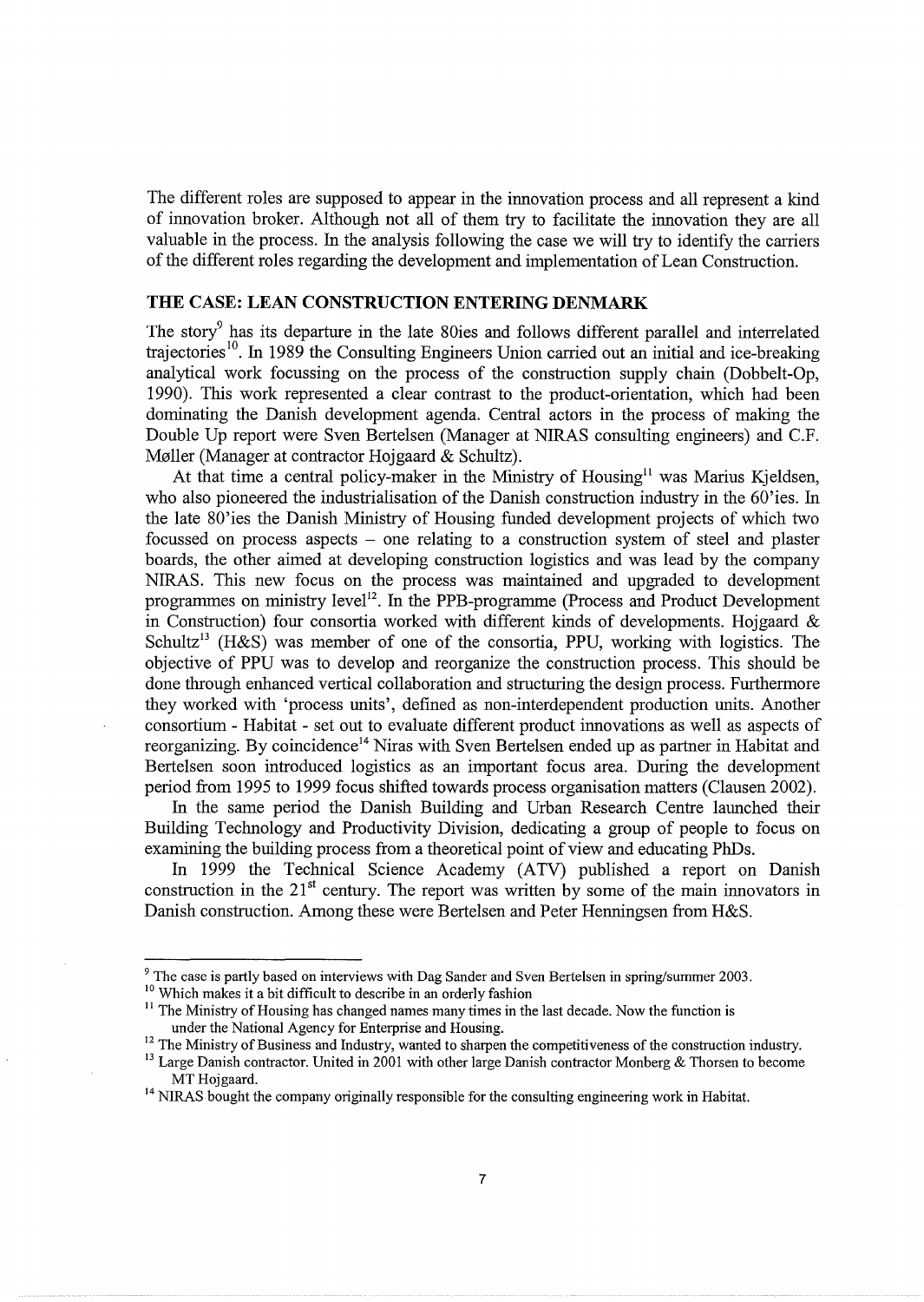Another path leading the Danish construction sector in the direction of Lean Construction is Sven Bertelsens trips around the world meeting likeminded who has inspired his work in Denmark. Among others he worked with people from the University in Melbourne on construction logistics.

Bertelsen regularly wrote papers for different research conferences and hereby discovered the first references to the new concept Lean Construction. A turning point was getting a paper rejected for a conference in 1999. The rejection was argued in lacking references to Lean Construction. After this Bertelsen had to find out what Lean Construction was all about. He searched the internet and found articles by Koskela, Ballard and Howell etc. as well as proceedings from the earlier IGLC conferences. Bertelsen saw Lean Construction as a possible solution to many of the problems the Danish construction industry was facing and a concept that embodied many of the thoughts that he himself had been working on. Bertelsen went to the IGLC conference in Berkeley in 1999. When he got back he was invited by Henningsen to collaborate with 'theme group 4' in Project House and write the part on construction logistics. This is where it took off. At the time there where possibilities to experiment with the new ideas. Both Niras and H&S got experiences through these projects merging their past work and experiences with the principles of Lean Construction. This showed promising results and H&S who became MT Hojgaard (MTH) in 2001 worked hard on implementing the ideas of Lean Construction into what they called TrimByg.

This far we have mentioned MTH as an actor, but Lean Construction as an innovation has been carried by only a handful of people in MTH who believed in the potential of Lean Construction. The innovation has been introduced to MTH at the middle management level. The people who were in the public founded development programmes have taken the ideas back to the company and have been given the possibility to try to follow them. C.F. Møller and Henningsen have been vital forces in MT Hojgaard's success with testing, developing and using the Lean principles. In 1999 project manager Dag Sander got involved in the making of the ATV report and later got the opportunity to work full time implementing the TrimByg concept along with Henningsen and with the help of Bertelsen.

When Bertelsen found the descriptions of this new Lean Construction concept he was eager to try the ideas in real life. Bertelsen wondered if the tools of Lean Construction worked and MT Hojgaard gave him the opportunity to test them. Through his connections with Henningsen, Bertelsen teamed up with him and MT Hojgaard. Bertelsen worked with Henningsen and Sander on developing the concept and educating the site employees in the techniques. Bertelsen left NIRAS in late 2000 to start his own consultancy. He kept working with MT Hojgaard, but less and less involved in the daily implementation and teaching. Other people were found to carry out this task along with Sander.

MT Hojgaard worked with the new principles on their own, closing out competitors in order to get a competitive advantage. This means that MTH only have been working with Bertelsen in their development of the concept. MTH's competitors have known what MTH was doing but MTH has been very closed regarding their methods, implementations and experiences. Bertelsen and Sander have been running courses in MT Hojgaard educating both employees and subcontractors in the new principles like the Last Planner System. The secrecy doesn't concern the Last Planner System or the content of Lean Construction as any of MTH's competitors can read about this elsewhere - the secrecy regards the methods of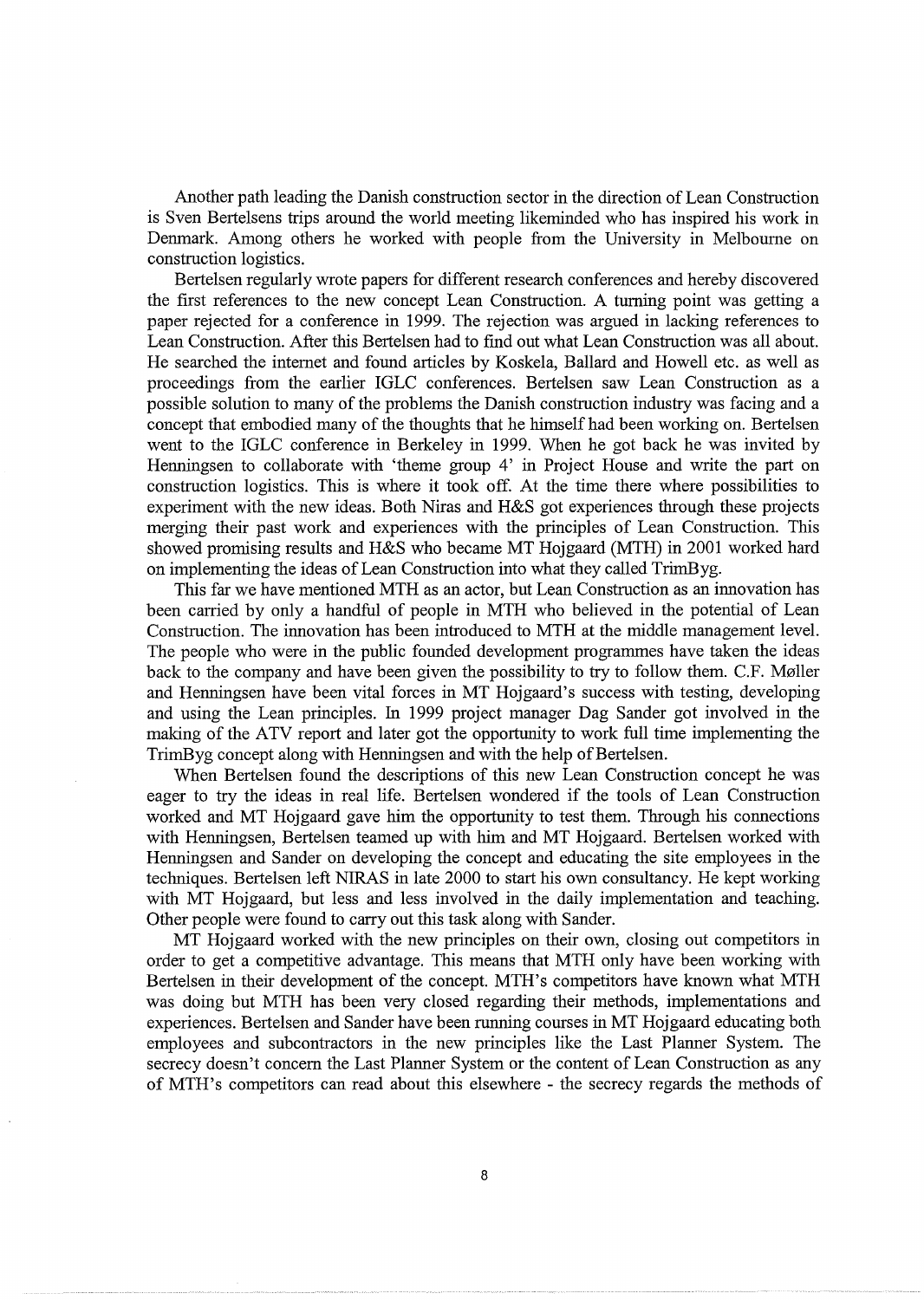implementation. Not that MTH have completed a 100% successful implementation of Lean Construction but they find they have a head start due to their experiences.

According to Dag Sander the presentation of Lean Construction ideas to the management of MTH caused different reactions: a small group of innovative persons, who were very positive, a big group of sceptics and a small group of reactionaries who didn't understand why the traditional ways should be changed. These groupings seem to be normal in social segregation. The site workers reacted in the same way. Many of the ideas were very different from what they were used to. The change didn't come overnight, but many were positive and willing to try.

It is not only (people from) MTH and Bertelsen who have influenced the development and implementation of Lean Construction. The Ministry of Housing and the Ministry of Business and Industry have had a profound influence by funding the large development projects in which many ideas have been born and tested. Also different funds have supported developing new ideas for process improvement in construction. Finally the need for Lean Construction as a tool for improving construction comes from a demand from private and public organisations, building owners, different ministries (economy) and more.

Once MTH displayed positive results by using the Lean Construction principles, the interest in the Danish construction sector increased. As a result a Danish branch of the Lean Construction Institute (Lean Construction Danmark) was founded in Denmark in 2002. Lean Construction-DK is based at the Danish Technological Institute and lead by Pernille Walløe. In 2004 Lean Construction-DK got a board of external companies and organizations and were thereby the main place for Lean Construction activities in Danmark. The aim is to help Danish construction companies implement Lean Construction. Sven Bertelsen is associated with Lean Construction Danmark as Senior Research Advisor. Lean Construction-DK is hosting a discussion network initiated by Bertelsen when he was associated with the Benchmark Centre for the Danish Construction Sector. The network is an open forum for discussing Lean thoughts.

#### ANALYSIS

The analysis relates the case to the described theories on innovation processes and brokering. First we relate to Winch's work and then identify who play the different brokering roles.

#### WINCH AND THE CoPS

Winch points out that innovation in a complex product system (CoPS) as construction, must be done by a network of companies working together. In the case of Lean Construction in Denmark MT Hojgaard has taken a rather introvert approach to the innovation of the company. But they have acknowledged the fact that they needed to bring in their subcontractors in order to make Lean Construction operational. The principles of Lean Construction is based on a collaboration between the different trades and contractors on the construction project and MT Hojgaard have invited all their collaborators on projects to participate in kick-off seminars. In this way the principles of Lean Construction are spread to the subcontractors and it has often been seen that these will advocate for the principles on the next project they encounter. Also at some point MT Hojgaard might be using knowledge of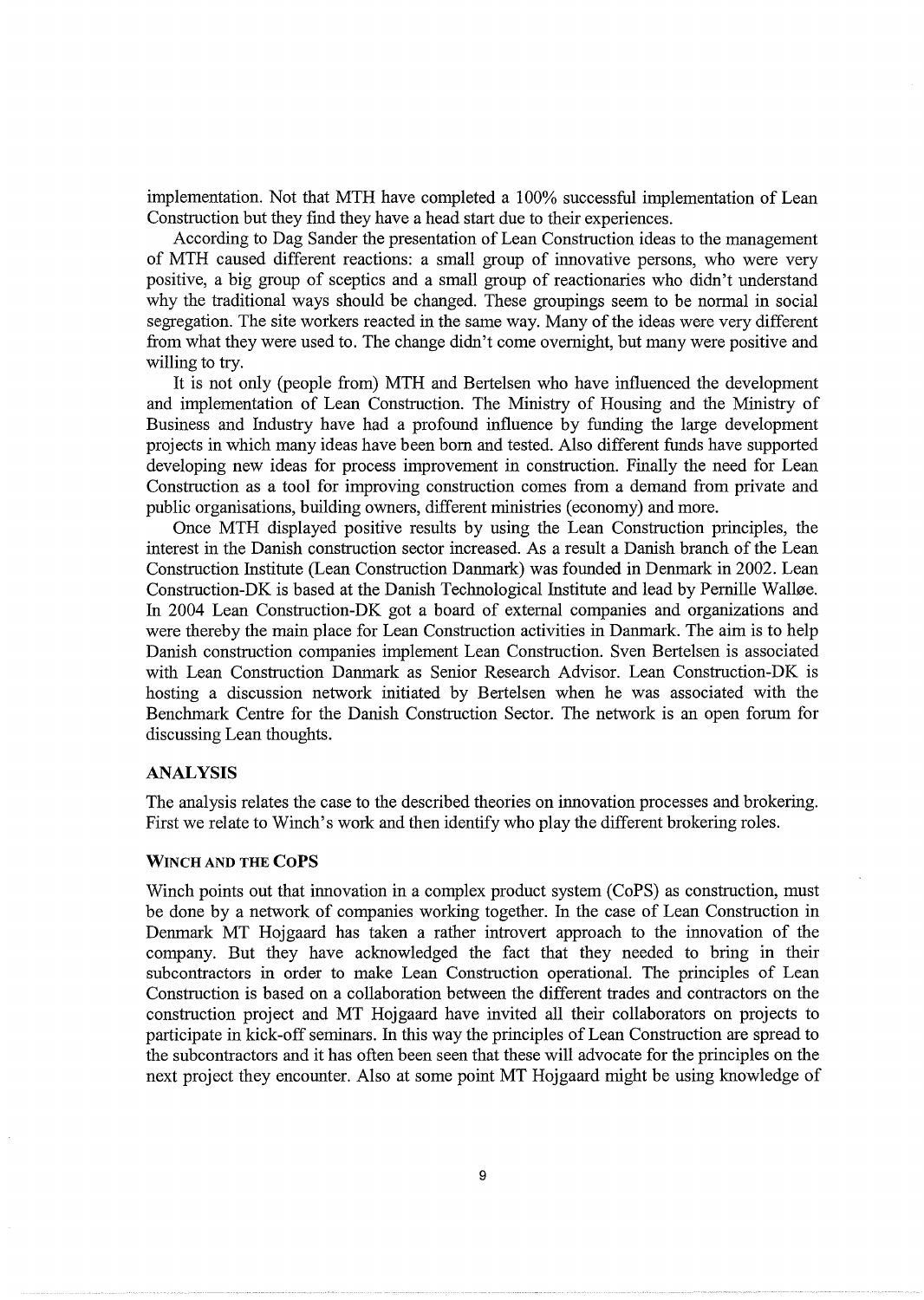and experience with Lean Construction as criteria for collaborating with them on large construction projects. This will force the subcontractors to be prepared for using Lean Construction if they want contract with MT Hojgaard on large projects. Later it might be used also in the up-stream collaboration with Architects and consulting engineers using Lean Design.

Winch also mentions the possibility for state intervention in the innovation process. The Danish state (The Ministry of Housing and later The National Agency for Enterprise and Housing) has been a very important player in the process. Through the different development programmes - PPB, Project House, Project Urban Renewal a.o. - space was provided for testing and developing new initiatives in the Danish construction industry. The provision of this experimental environment was facilitated by the obliging attitude of key-persons in different departments of ministries and other governmental institutions. High positioned officials like Marius Kjeldsen and lb Steen Olsen have supported the various attempts to improve the process of construction - like partnering, lean construction, vertical and horizontal collaborations, logistics, IT-integration a.o.

In the governmental funded projects consortia or coalitions of companies have carried out the innovations. It is clear to see that it is the companies who participated in these consortia that have continued working with the innovations afterwards whereas it has not spread widely to companies outside these coalitions. Most visible is the work with logistics and Lean Construction which Hojgaard & Schultz started on in some of these projects and which they have carried through to their other projects. Also Sven Bertelsens work departs from the publicly funded projects. Niras has been working with Lean Construction and using that as a base for working with strategies for client value optimisation.

#### TOP-DOWN OR BOTTOM-UP OR ?

Referring to Winch's Top-down and Bottom-up Modes of Construction Innovation (figure 1) the story of Lean Construction is obviously representing both modes. Many of the ideas have evolved in the Danish construction sector as solutions to some of the problems of the sector before it was known to be Lean Construction. When Bertelsen discovered Lean Construction companies began adopting Lean Construction as a "packaged" set of tools. Lean Construction was adopted as a possible solution to many of the general problems of low productivity in the construction sector.

Also the case shows that managers placed on the middle management level of MTH carried the innovation working with iterations in the implementation/learning area of Winch's model. Thus, the case is neither a clean top-down nor bottom-up dynamic but has rather entered at a middle level and from there evolved both up and down.

The final innovation goal is to obtain an institutionalised status in the company. Lean Construction has not yet achieved this formal status, but it lies right on the track. The more formal status of Lean Construction-DK as a well-established network and association and the leading consultancy on Lean Construction in Denmark gives the concept a formal status, making it more visible to all in the construction sector and thereby ( consultancy-) brokering the innovation more effectively.

On the macro-level the National Agency for Enterprise and Housing are working on a guide for building owners. This guide sets directions for managing the construction process.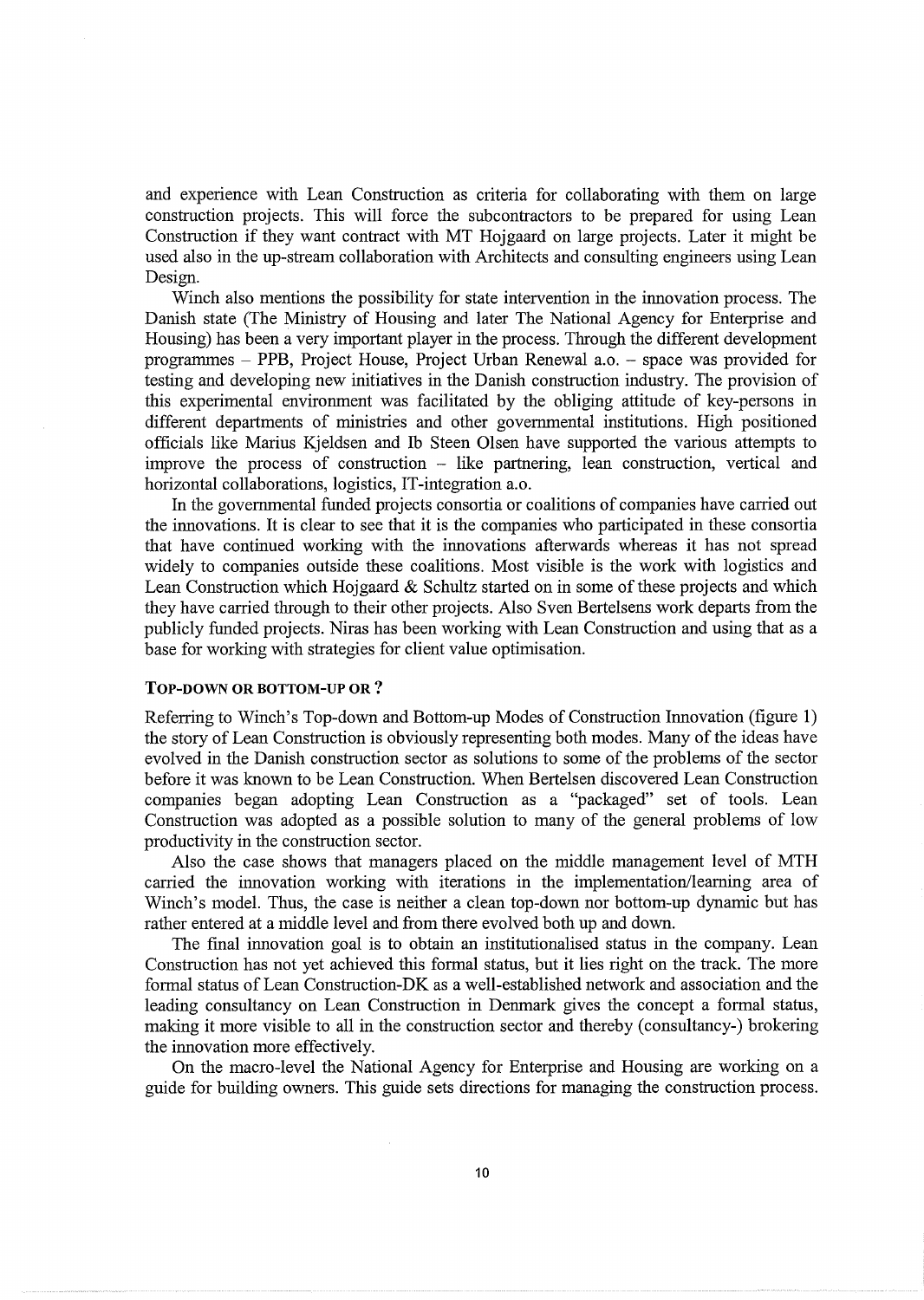Some of the principles of Lean Construction will be presented as new tools. As a result more and more building owners will demand the companies to have these skills in order to be allowed to bid on projects. Hereby the government/ministry is also taking a step toward institutionalising the concept.

#### THE ROLES OF DIFFERENT ACTORS

Van de Yen's five roles in the innovationjourney can also be identified in the case of Lean Construction entering the Danish construction sector. In this section we will identify the different roles (Entrepreneur, Sponsor, Mentor, Critic and Institutional Leader) and discuss the way they influence the process.

In the case of Lean Construction the Entrepreneurs are the people who work on the daily basis with implementing Lean Construction on the construction sites. Not the site managers or foremen, but the people working on the higher organisational level who can dictate which tools to use on the sites regarding planning and coordination. This level is project managers or centrally placed managers in charge of development. A couple of Danish contractors are beginning to test and implement the principles of Lean Construction and Last Planner System. Each company have one or more Entrepreneurs working with the implementation of the concept. In MTH it is evidently persons like Dag Sander and Kristine Ann Barnes who work as entrepreneurs with implementing and educating.

The sponsor is a very important function in the life of the innovation. The sponsor supports the Entrepreneur from a higher organisational level by removing barriers. In MHT the role of the sponsor is played by Henningsen who as Head of Division can create the possible room for innovation in the projects and empower the Entrepreneurs to be able to try out the different tools and ideas. At sector level the Ministry of Housing can be seen as The Sponsor creating and funding development programmes that make it possible to test different ideas and concepts.

The Mentor is the coach of the Entrepreneur. Sven Bertelsen has had the role of the Mentor for a large part of the work with Lean Construction in Denmark. He has been the consultant and collaborator of MTH and large projects like DR Byen<sup>15</sup>. Bertelsen has worked closely with MTH and helped them implement the Lean Construction principles. He has also done several seminars on Lean Construction for all who wished to learn. Bertelsen initially worked as a manager at NIRAS, later as an individual consultant, as part of The Benchmark Centre for the Danish Construction Sector and latest as a strategic partner of the Lean Construction-DK Institute. Lean Construction-DK has taken over the formal role of mentor in Denmark. Lean Construction-DK is also a business-unit that offers consultancy to its company members. Sven Bertelsen worked more independently and treated Lean Construction more as a course than as a field of working. Now, with the strategic alliance between Sven Bertelsen and Lean Construction-DK the formal and informal mentorship of Lean Construction in Denmark have been joined into a single unit.

The Critic is the one questioning the innovation often comparing it to existing way of thinking. In the case of Lean Construction in Denmark, the role of the Critic is often being carried out (as Van de Yen predicts) by a senior manager from the same company as the

<sup>&</sup>lt;sup>15</sup> Large project building a new area for Danish National Television Company.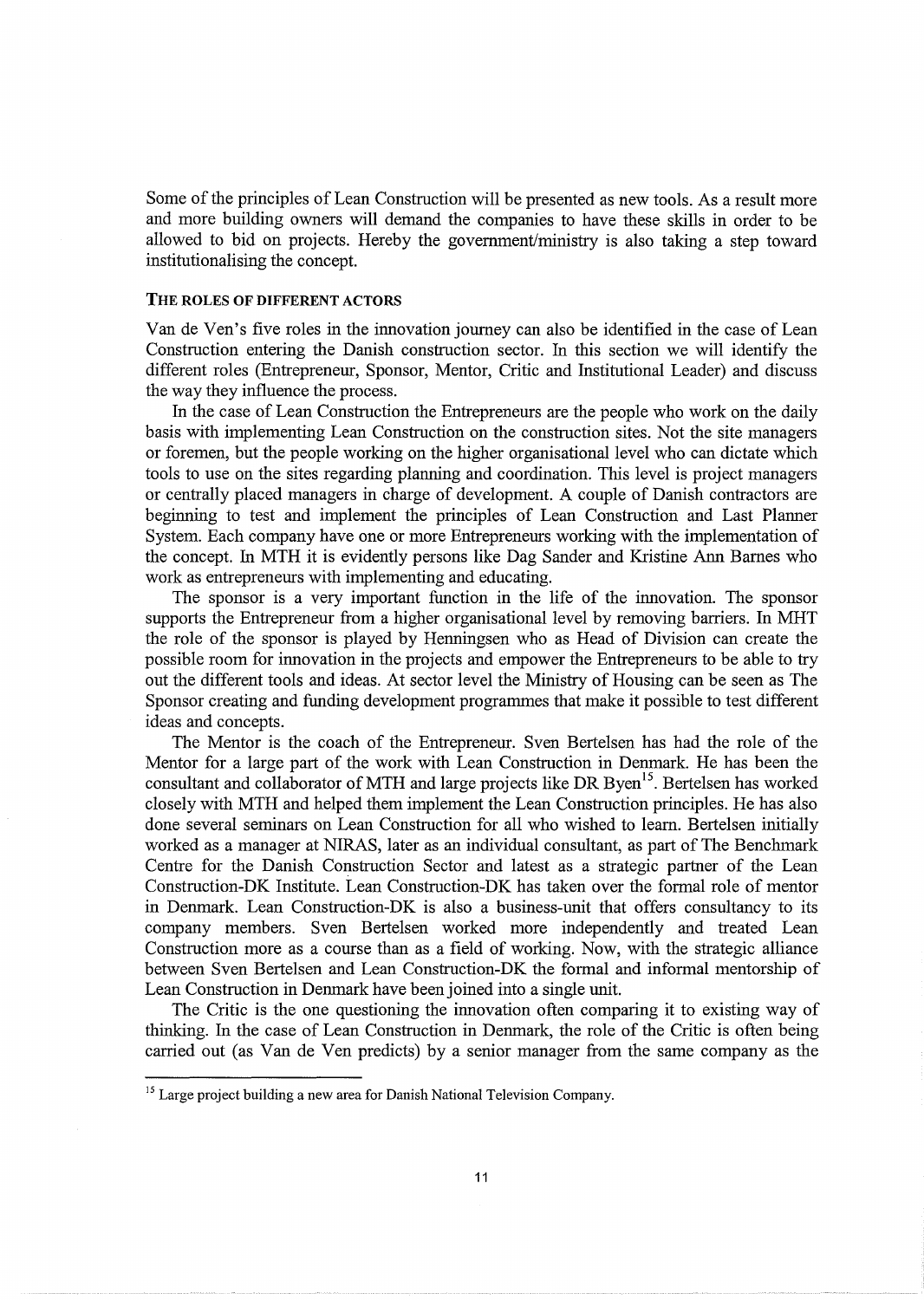Entrepreneur who tries to implement the innovation. The Critic will often be focused on project budgets and time schedules and be critic to why existing practise isn't good enough. In MTH the top management have been quite critical toward the work with Lean Construction as top management typically are people from the "old school". When educating the site employees the concept has also received a lot of criticism. This has been an important part in the process of developing the TrimByg concept. Also the Critic may come from competing companies.

The Institutional Leader is the one balancing the critic against the sponsor/mentor. The Institutional leader may be the government who through legislation and guidelines can institutionalise the concept and decide which parts of the innovation and the critique should be heard. Also top managers in the innovating companies can act as institutional leaders deciding and dictating which ideas and tools to use.

This section has explained some of the different shapes the innovation brokers have in the case of Lean Construction entering Denmark. The important point is that all of these roles are important if you want the journey of the innovation to be important. Also it shows that the different roles of innovation brokers sometimes are maintained by individuals, sometimes by companies and sometimes by public institutions.

## **CONCLUSION**

The match between the case and the presented theories shows that innovation brokering is indeed a multifaceted and widely applied element in the innovation process. And it seems likely that brokering has played a crucial role in the successful implementation of Lean Construction as an innovation.

Thus, the successful innovation process can be characterised as a multi-level innovation. The innovation has followed several parallel and inter-dependent trajectories, and several different brokers have facilitated the development and implementation. The case underlines that the key to success is the interplay between structures and individuals in the Danish construction sector - the large state-financed development programmes, the efforts of MT Hojgaard and the fiery soul of Sven Bertelsen. Some of these events appear to be of an arbitrary character - which underlines our belief in the very nature of the innovation process as being emergent and non-linear.

The strategy of MT Hojgaard, the upcoming guidelines from the National Agency For Enterprise and Housing, and the establishment of Lean Construction-DK are clear indications of Lean Construction being well on the way towards an institutionalised status in the Danish construction sector.

#### **REFERENCES**

ATV report (1999): *Byggeriet i det 21. arhundrede.* Akademiet for de Tekniske Videnskaber

Bang, Henrik L. Banke, Sten and Clausen, Lennie. (2000). *Innovation in the Danish Construction Sector: The Role of Public Policy Instruments.* CIB TG35 paper.

*Byggeriets fremtid - fra tradition til innovation.* Redegørelse fra byggepolitisk taskforce. (2000). By og Boligministeriet samt Erhvervsministeriet